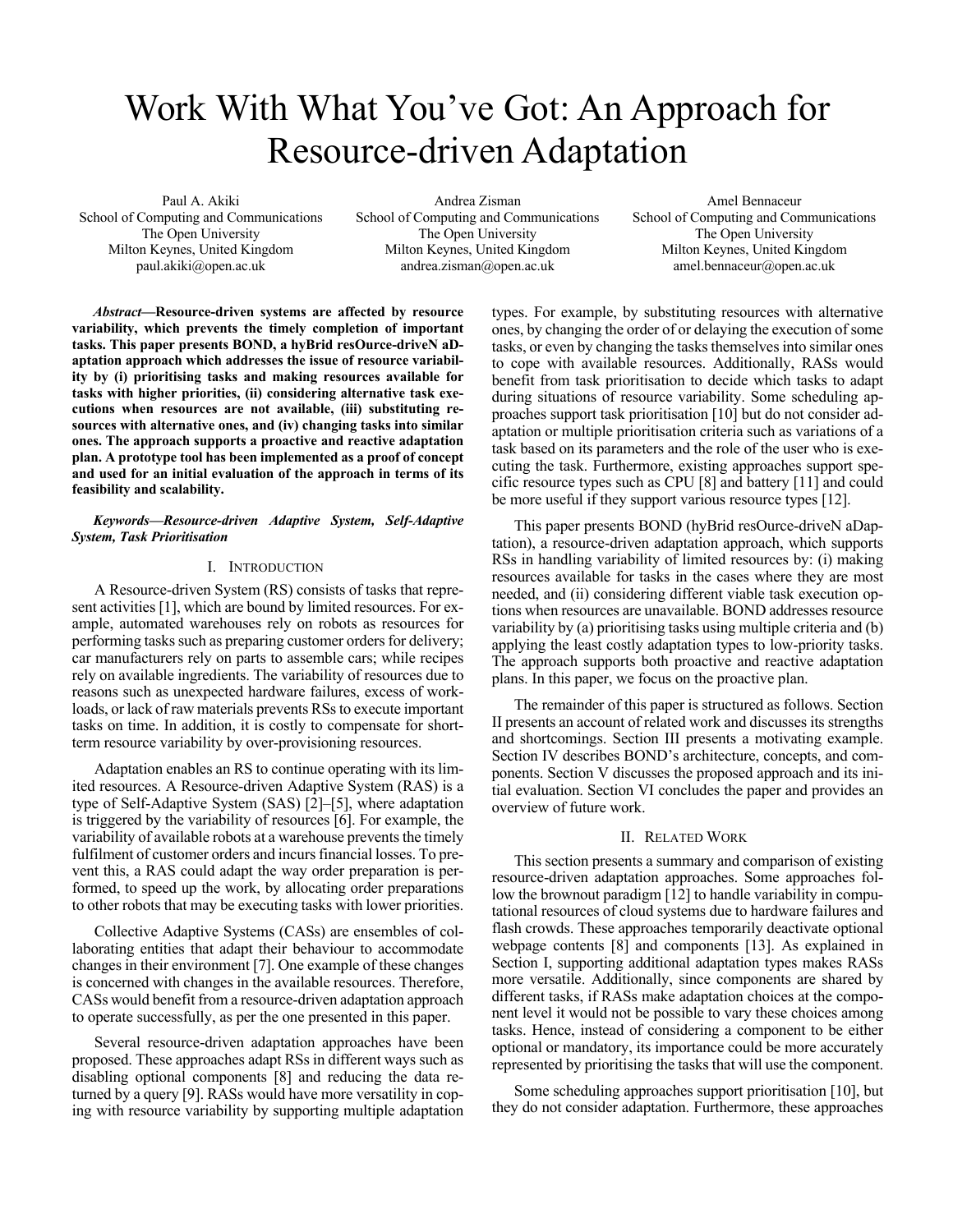



Fig. 1. Motivating Example Fig. 2. Example task: Prepare order task tree (excerpt)

order tasks using priority assignment policies of the type deadline-monotonic and rate-monotonic [14], [15], which assign the highest priorities to the tasks with the earliest deadlines and shortest periods, respectively. These policies rely on a single criterion to assign priorities to tasks. When multiple tasks are assigned the same priority, the priority scheduler uses a default mode, for instance a first-come-first-serve prioritisation approach. This is not suitable for applications where task priorities can differ due to multiple criteria like variations of a task based on its parameters, user's role, and even the time of the day.

Other resource-driven adaptation approaches work at the task level [1], [16], but only consider the perspective of a single user who is performing a task, rather than multiple users executing tasks that have different priorities. Resource-driven adaptation must be done at runtime because task priorities and suitable adaptation types are unknown at design time. Therefore, adaptation approaches that perform source code reduction at design time [17], [18] are not suitable.

Runtime adaptation of software systems has been the focus of several works [5]. Some existing works focus on the adaptation of parameters and structure of the system. Parameter adaptation has been used to reduce the data returned by a query [9], support substitution of resources [19], and reduce battery usage [11]. Structure adaptation has been used to reduce RAM usage by modifying source code [17], [18], and reduce mobile battery usage by modifying adaptation rules [20] and altering the autonomic manager [21]. However, these approaches support only one type of adaptation. This is not sufficient when dealing with resource-driven adaptation, given that RSs use various types of resources. Existing works focus on specific resource types such as CPU [8], [13], RAM [17], [18], and battery [9], [11]. Approaches that consider several resource types are useful as suggested in the survey described in [12].

### III. MOTIVATING EXAMPLE

Consider an example of a warehouse that is automated by robots as shown in Fig. 1. The automated warehouse system is an example of CAS. This system is part of a broader logistics scenario involving product delivery among manufacturers, retailers, and customers [7]. Suppose the warehouse is part of a retail store that receives customer orders throughout the day. Robots perform order preparation tasks (Fig. 2) by retrieving from the warehouse the products corresponding to customer orders and packing them in boxes ready for delivery. Consider that robots should place products of the same type together in a pile in boxes. Robots are essential resources for the retail store's operations. Robots can temporarily go out of service due to unexpected errors or due to the need of recharging, thereby, delaying order fulfilment and causing financial losses.

The negative implications of resource variability could be avoided by using BOND to support task prioritisation and adaptation. Preparing customer orders for shipping is a high-priority task, but robots also work on various low-priority tasks such as sorting returned products. Hence, it is possible to substitute inoperative order preparation robots with robots that are working on low-priority tasks that could be delayed. In this way, the order preparation is kept on schedule until the inoperative robots are back in service. This demonstrates situations of resource substitution and prioritisation of tasks with alternative task execution (leaving the sorting of returned products to be executed later).

Another possibility is to alter robots' behaviour by changing the way products are packed. Assume that the robots can pack products in a box using two techniques: (i) placing similar products next to each other in a box (e.g., trousers and shirts in different piles), or (ii) placing products randomly in a box. The first technique provides a better presentation for the customer, while the second technique is executed in a faster way because robots do not have to arrange the products. BOND's ability to support task variants could be used to keep order preparations on track, by using the first technique for the orders of VIP customers and the second technique for other orders. In this case, BOND is supporting changing of tasks with similar ones by allowing products to be packed, but in a random way.

## IV. BOND: PROPOSED APPROACH

This section describes the proposed resource-driven adaptation approach. An overview of BOND's architecture is given, followed by an explanation of its concepts and components.

### *A. Architecture Overview*

Fig. 3 shows an overview of BOND's architecture, which is based on MAPE-K [22]. The architecture illustrates BOND's stakeholders, components, and data. As shown in Fig. 3, a system administrator uses a tool to define setup data such as resources and task priorities of an RS. The setup data is stored in a knowledge base. The task usage is monitored and logged in a knowledge base as historical data. The adaptation plan is prepared proactively, using setup and historical data, by three components, namely: (i) priority calculator, (ii) priority adjuster, and (iii) adaptation type selector. The use of resources is monitored,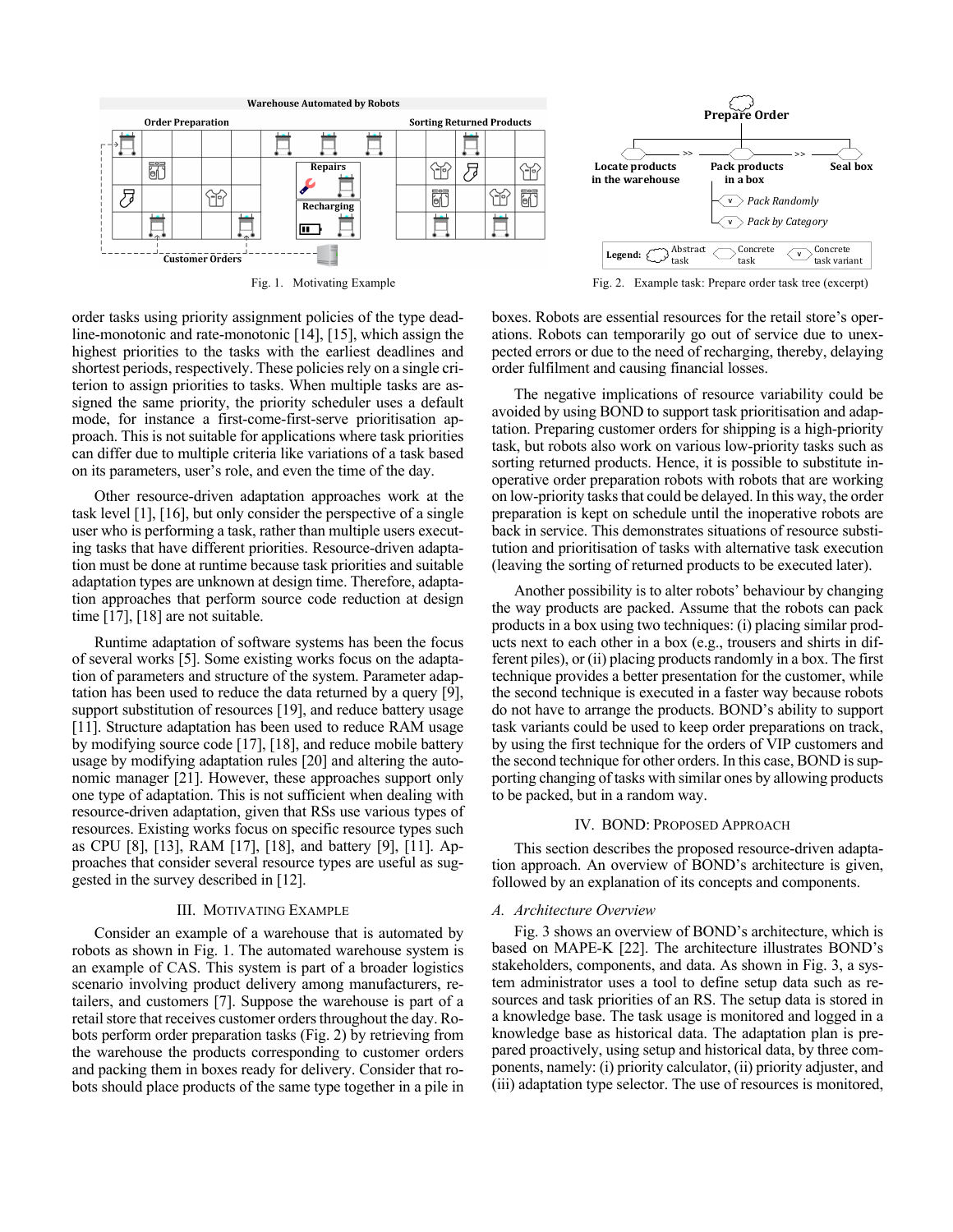

Fig. 3. Summarised overview of BOND's architecture

and the proactively prepared plan is partially updated in a reactive way. The use of hybrid planning (proactive and reactive) helps to avoid the need to recreate a plan reactively over very short periods. This is preferable from a user's point of view [5].

BOND considers different perspectives of stakeholders (e.g., system administrators and end-users). For example, enterprise resources collectively contribute to the accomplishment of tasks that fulfil an enterprise's goals. System administrators offer the managerial view of how a system should adapt to maintain these goals during situations of resource variability (it is common for managers to consider that certain tasks are more important due to financial reasons). End-users' perspectives complement system administrators' perspectives by indicating that an adaptation type is more favourable in certain situations(e.g., VIP customers want to receive products packed in a certain way).

#### *B. Tasks, Task Variants, and Resources*

A task can be either abstract or concrete. An abstract task has concrete subtasks that realise what it is expected to achieve. In the example given in Section III and shown in Fig. 2, "prepare order" is an abstract task that has three concrete subtasks: locate products in the warehouse, pack products in a box, and seal box. Dividing an abstract task into subtasks is useful for specifying different priorities and variants for the subtasks. The task tree shown in Fig. 2 uses the ConcurTaskTrees (CTT) notation [23] that is adjusted to represent task variants.

A task variant represents a version of a concrete task that is executed with certain parameter values and differs in priority and resource consumption. For example, "pack products in a box" has two variants, one that the robot can complete faster; and another one that takes more time, but offers a better presentation of the packed products. It is not necessary to define task variants for many combinations of possible parameter values. In some cases, parameters have a limited number of possible values. In the case that "pack products in a box" has a parameter called *technique* with two possible values, categorised and random, then this task will only have two variants.

Consider another case where a parameter has an integer value. Instead of creating a task variant for each discrete datum (e.g., 1, 2, 3, …, n), variants are created for continuous data (e.g., 1 to 10) or sets of data (e.g.,  $\{1, 5, 20\}$ ). In order to illustrate, assume that task "locate products in the warehouse" has an integer parameter representing the robot's speed with values between 1 and 100, where 100 is the fastest. Task variants are represented for meaningful ranges of speed values. There could be

one variant for a slow speed with values between 1 and 50, and another variant for a fast speed with values between 51 and 100. The first speed would conserve battery power whereas the second speed would get the robot to its destination faster. Task variants are defined by the system administrators according to the needs of their organisations. The types of resources, e.g., robot, which a task requires are either assigned to a task individually or to a category that groups several tasks.

BOND considers four resource groups based on the analysis of existing literature and examples of resources [8], [17], [19]. These groups include static, dynamic, reusable, and depletable resources. A *static* resource does not have behaviour (e.g., raw materials), whereas a *dynamic* resource has behaviour (e.g., robots). A *reusable* resource is used multiple times (e.g., CPU), whereas a *depletable* resource is used once (e.g., flour). For example, CPU and RAM are static and reusable, IoT devices and robots are dynamic and reusable, and raw materials and fuel are static and depletable. An overview of BOND's concepts of tasks and resources is given by the class diagram shown in Fig. 4.

## *C. Priority Calculator*

Priorities play an important role in the adaptation planning process used in BOND because they determine whether tasks are executed by gaining access to resources or are adapted. The first step in task prioritisation involves computing an initial priority using two inputs that provide complementary perspectives: (i) priority assigned by the system administrator, and (ii) priority from forecasted task usage. The calculated priority value  $(P_v)$  is a real number between 1 and 3, as shown in (1).

$$
P_v = \{ p \mid p \in \mathbb{R} \land 1 \le p \le 3 \}
$$
 (1)

The system administrator's assigned priority (AAP) takes into account the following criteria: timeframe of the task execution, the role of the user who is attempting to execute the task, and the task variants (Section IV-B). Timeframes represent time intervals that are meaningful for a particular domain. For example, order preparation has a higher priority than sorting returned products during the daytime, when most of the orders are shipped. Roles characterise users and differ among applications. For instance, roles can represent job titles such as warehouse clerk and manager in a warehouse system. Task priorities can differ according to roles because roles indicate that certain users are more privileged, and a task can have a higher priority for those with more privileged roles. A shelf stock count task has a higher priority when requested by a manager.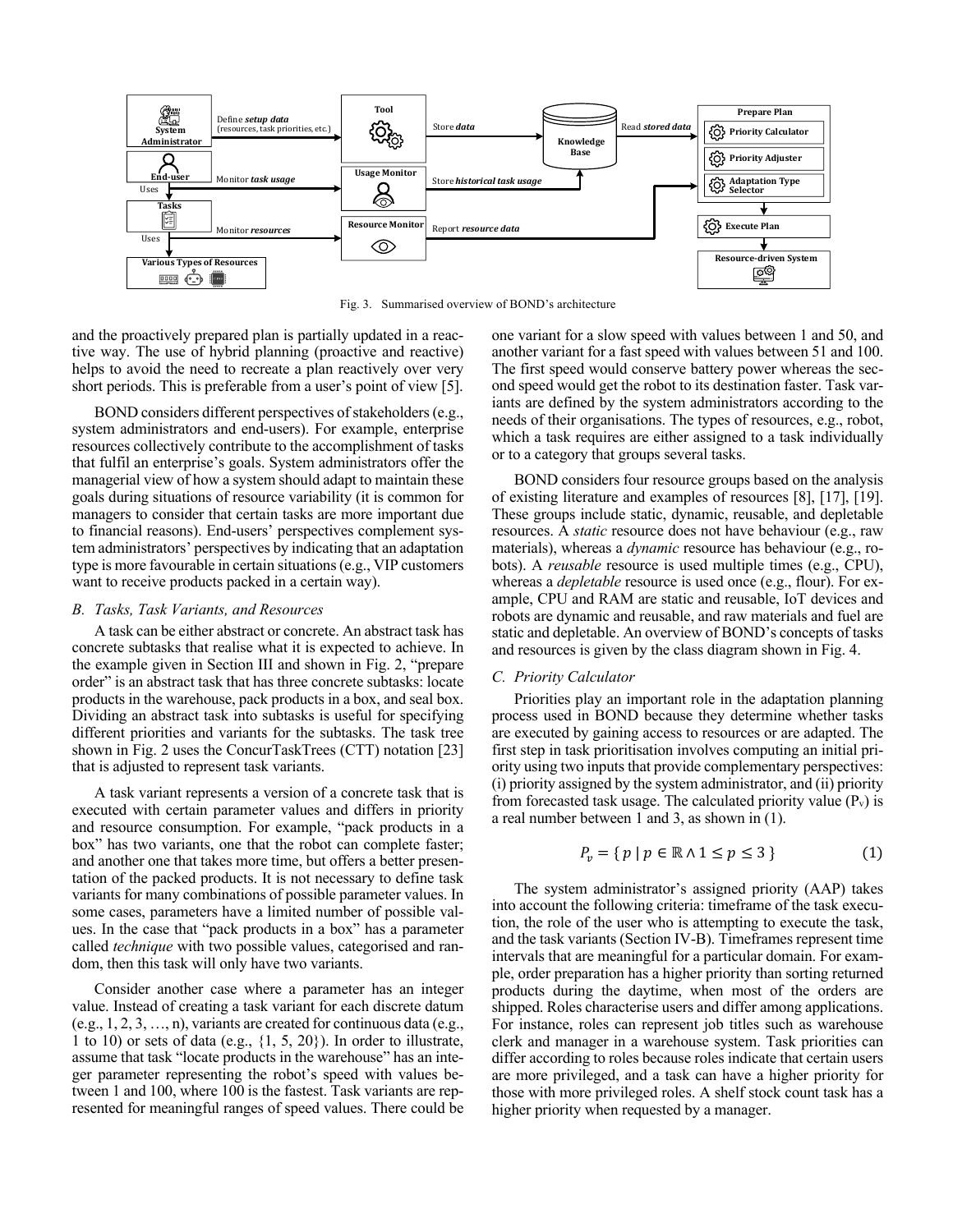

Fig. 4. Summarised overview of BOND's concepts related to tasks and resources

Let *FTUC* be the forecasted task usage count based on historical task usage data. BOND uses thresholds to calculate priority values within the range specified in (1). A threshold (TH) value is calculated as described in (2), whereby tasks with a higher forecasted usage count have a higher priority.

$$
TH = min(FTUC) + max(FTUC) / max(P_v)
$$
 (2)

*TH* is compared to *FTUC* to deduce the threshold forecasted task usage priority (TFTUP) as shown in (3). *TFTUP* represents a task priority value that is between 1 and 3.

$$
TFTUP = \begin{cases} 1 & \text{if FTUC} < TH \\ 2 & \text{TH} \leq FTUC \leq TH \times 2 \\ 3 & \text{FTUC} > TH \times 2 \end{cases} \tag{3}
$$

The initial priority (PI) is calculated for a task using *AAP* and *TFTUP*. Each value is multiplied by its corresponding weight as shown in (4), where the sum of the weights is equal to 1.

$$
P_I = (AAP \times W_{AAP}) + (TFTUP \times W_{TFTUP}) \tag{4}
$$

#### *D. Priority Adjuster*

It is possible to have multiple tasks that compete for the same resources with the same initial priority *PI*. The priority adjuster is used to further differentiate task priorities (deprioritisation) so that tasks get unique priority values. Interdependent concrete tasks that are mandatory for the completion of the same abstract task are given the same priority. Tasks are grouped by their initial priority and a cost function is applied to adjust the task priorities in each group. The cost of deprioritising a task  $(C_{DPT})$  is shown in (5), which is measured via four criteria: cost of adaptation  $(C<sub>AD</sub>)$ , which is explained in Section IV-E, the sum of adjusted priorities(PA) from previous timeframes, the total number of dependent tasks (DT), and the estimated execution duration (ED). Each of the inputs is multiplied by its corresponding weight, where the sum of the weights is equal to 1.

$$
C_{DP_T} = C_{AD} \times W_{C_{AD}} + \sum P_A \times W_{\sum P_A} + |DT| \times W_{|DT|} - ED \times W_{ED} \quad (5)
$$

Grouped tasks are then sorted by the cost function's output, and the initial priority value of each task is increased by an epsilon value ε (i.e., small positive number). The epsilon value is incremented after adding it to a task's initial priority to differentiate the adjusted priorities  $(P_A)$  among the grouped tasks.

$$
P_A = P_I + \varepsilon \tag{6}
$$

Equation (7) is used for calculating ε to ensure *PA* is between the *Current Task Group PI* (\$\* ) and the *Next Task Group PI*  $(NTG_{P_I})$ . For example, assume there are two groups  $G_1$  and  $G_2$ , where  $G_1$  has 4 tasks and  $P_I$  is equal to 1, and  $G_2$  has 7 tasks and  $P_I$  is equal to 1.1. For each task in  $G_I$ ,  $P_A$  should be exclusively between 1 and 1.1. By (7),  $\varepsilon$  is equal to 0.02. By (6), the tasks in G1 have 1.02, 1.04, 1.06, and 1.08 as *PA* values, respectively. Therefore, for *n* tasks per each group, the value of *PA* for each task in the group will not coincide with the priority values in the next group, making all the *PA* values unique among the tasks.

$$
\varepsilon = \frac{NTG_{P_I} - CTG_{P_I}}{|CTG| + 1} \tag{7}
$$

#### *E. Adaptation Type Selector*

After computing task priorities, BOND selects for each task the adaptation types that are viable when resources are unavailable. BOND supports multiple adaptation types that are explained in the following paragraphs.

A *task is changed into a similar one* by executing a task variant with alternative parameter values so a task consumes fewer resources. One example is using an alternative packing method for customer orders (refer to Section III). Another example is related to variants of a "verify order" task, which checks whether the products packed in the box are the ones ordered by the customer. One task variant performs the verification by scanning the products while the second one weighs the box and compares the result to the expected weight. The trade-off here is between accuracy and speed whereby scanning is generally more accurate whereas weighing the box is faster and has a satisfactory accuracy when the products are not very light. The faster variant is beneficial when many robots malfunction unexpectedly.

*Resources are substituted with alternative ones* so a task can be executed when the resources it requires are not available [19]. For example, in an automated warehouse, a robot that needs repairs is substituted by another type of robot to avoid interrupting high-priority tasks. In a semi-automated warehouse, where humans collaborate with robots, a malfunctioning robot that was supposed to perform a high-priority task can be substituted by a human employee who is working on a low-priority task.

*Alternative task executions are considered when resources are not available* by postponing the execution of low-priority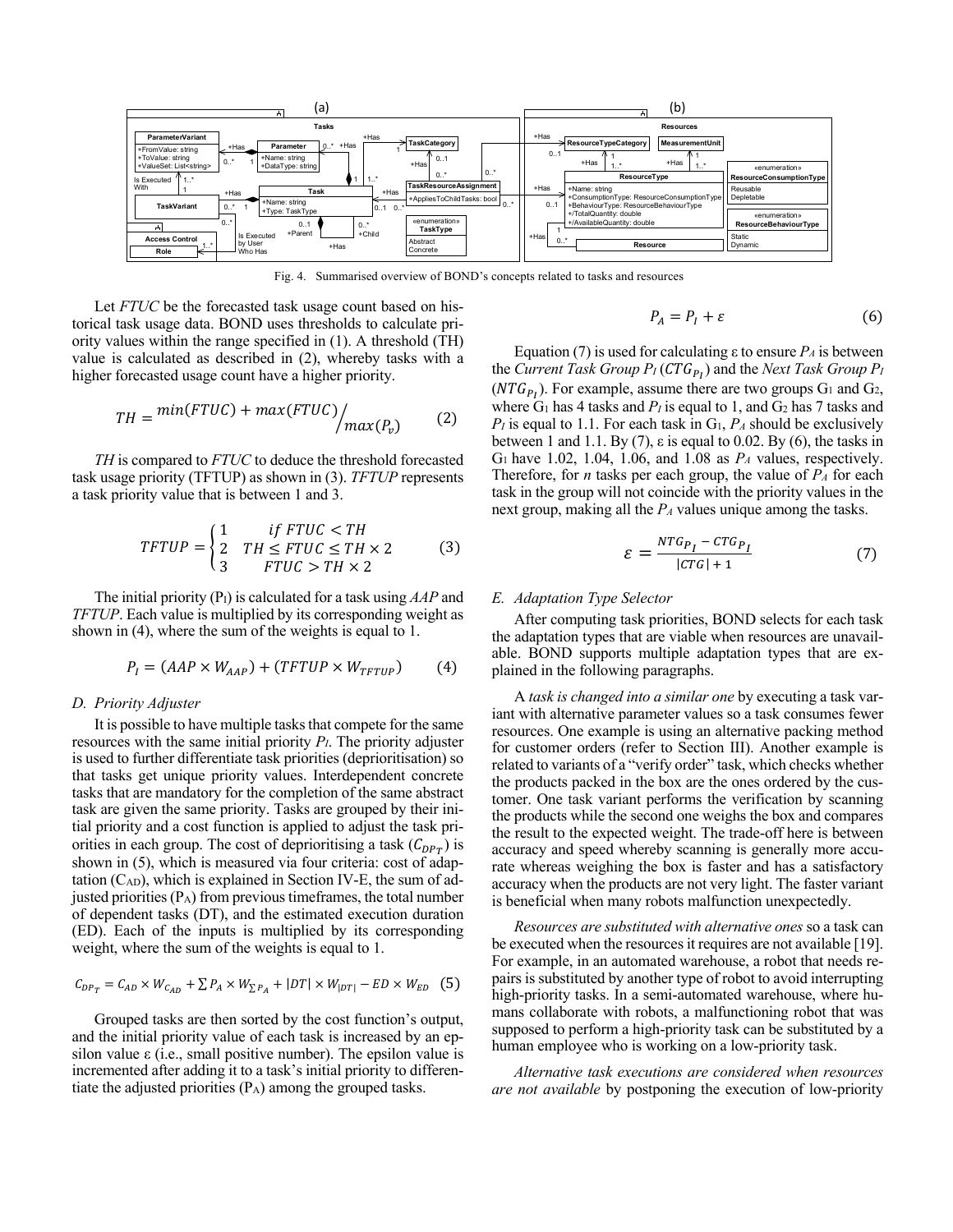tasks to another time until the required resources become available. For instance, the low-priority task of sorting returned products is delayed until more robots are available to enable highpriority order preparation tasks to complete on time. Another example involves queuing robot repair tasks to be processed by order of their priority when a single robot repair bay is operational because the others are out-of-service due to machinery malfunctioning or technicians being sick.

The *block* adaptation type is used when no other adaptation type is applicable. An example is blocking optional log data transmission of a robot to a server for conserving battery power. Another example is blocking an "add decoration to box" task that involves adding optional decorative items such as stickers to the packaging. This task is blocked in situations where there is a low stock of decorative items due to an unexpected delay in the supply chain. Therefore, the addition of these optional items is blocked for low-priority orders and kept for the orders of VIP customers. This is an example where the resource is depletable.

The abovementioned adaptation types consider the computed priorities for the tasks. For example, resources of a task are not substituted with alternatives that are needed by higher priority tasks. Another example is delaying a task to a time when resources are available, and it is important enough to execute.

Selecting an adaptation type for a task depends on a cost, which is calculated using a cost function that takes four inputs representing sub-costs related to changing a task's execution schedule (CES), sacrificing functionality (SF), sacrificing quality (SQ), and financing a task's execution (FTE). Each *Input* is represented via a rating scale as shown in (8).

$$
Input = \{ v \mid v \in \mathbb{R} \land 1 \le v \le 5 \}
$$
 (8)

*CES* is related to the effect of changing when a task begins execution. Even among low priority tasks, delaying one task can have a lower *CES* than delaying another. *SF* means functionality is not available during the execution of a task at a certain time. A functionality represents a concrete task or the ability to execute it in a certain way. A functionality is sacrificed by performing a block adaptation on a concrete task or by changing a task into a similar one if it has parameters that affect functionality. *SQ* means quality is reduced during the execution of a task at a certain time. For example, using a faster variant of an order verification task could affect accuracy. *FTE* is related to the financial cost of performing an adaptation (e.g., substituting a cheap robot that is malfunctioning with an expensive robot incurs longterm financial costs on an enterprise because robots are assets that are depreciated and replaced over time). *FTE* is a monetary value that is converted to a rating scale value. Each adaptation type affects one or more of the abovementioned costs. The total cost of an adaptation type (*CAD*) is computed as shown in (9).

$$
C_{AD} = CES + \frac{1}{n} \sum_{i=1}^{n} SF_i + \frac{1}{n} \sum_{i=1}^{n} SQ_i + \frac{1}{n} \sum_{i=1}^{n} FTE_i \tag{9}
$$

The cost values are provided by the system administrators as setup data and the end-users through a feedback loop. The system administrators specify their perceived cost, for example, of sacrificing a certain quality for a task. The end-users provide



Fig. 5. Running time scalability of proactive adaptation planning



Fig. 6. Simulation of order preparation in an automated warehouse



Fig. 7. Order completion during resource variability

their feedback after a task is done to indicate their thoughts about sacrificing the quality that affected their ability to do their work.

#### V. EVALUATION AND DISCUSSION

BOND's proactive planning has been implemented as a C# program with 5000 lines of code and a SQL Server database, including the priority calculator, priority adjuster, and adaptation type selector components presented in Fig. 3. ML.NET framework is used for forecasting task usage via a regression algorithm. Task models are represented by extended CTT to accommodate task variants and priorities. The task models are stored in the database and are integrated into the implementation of the software system by associating each task with a corresponding method when a task model is defined. Method calls are filtered to check whether to execute them directly because no adaptation is required, or to execute an updated call after performing an adaptation. If a task variant should be executed the method call's parameters would be changed. Task models are defined during software development and are accessible at runtime to enable the addition of priorities and variants.

The scalability of the proactive planning was evaluated using a varying number of business tasks, which are commonly found in enterprise systems, and generated task usage data. As shown in Fig. 5, the fitting curve of the running time is polynomial with